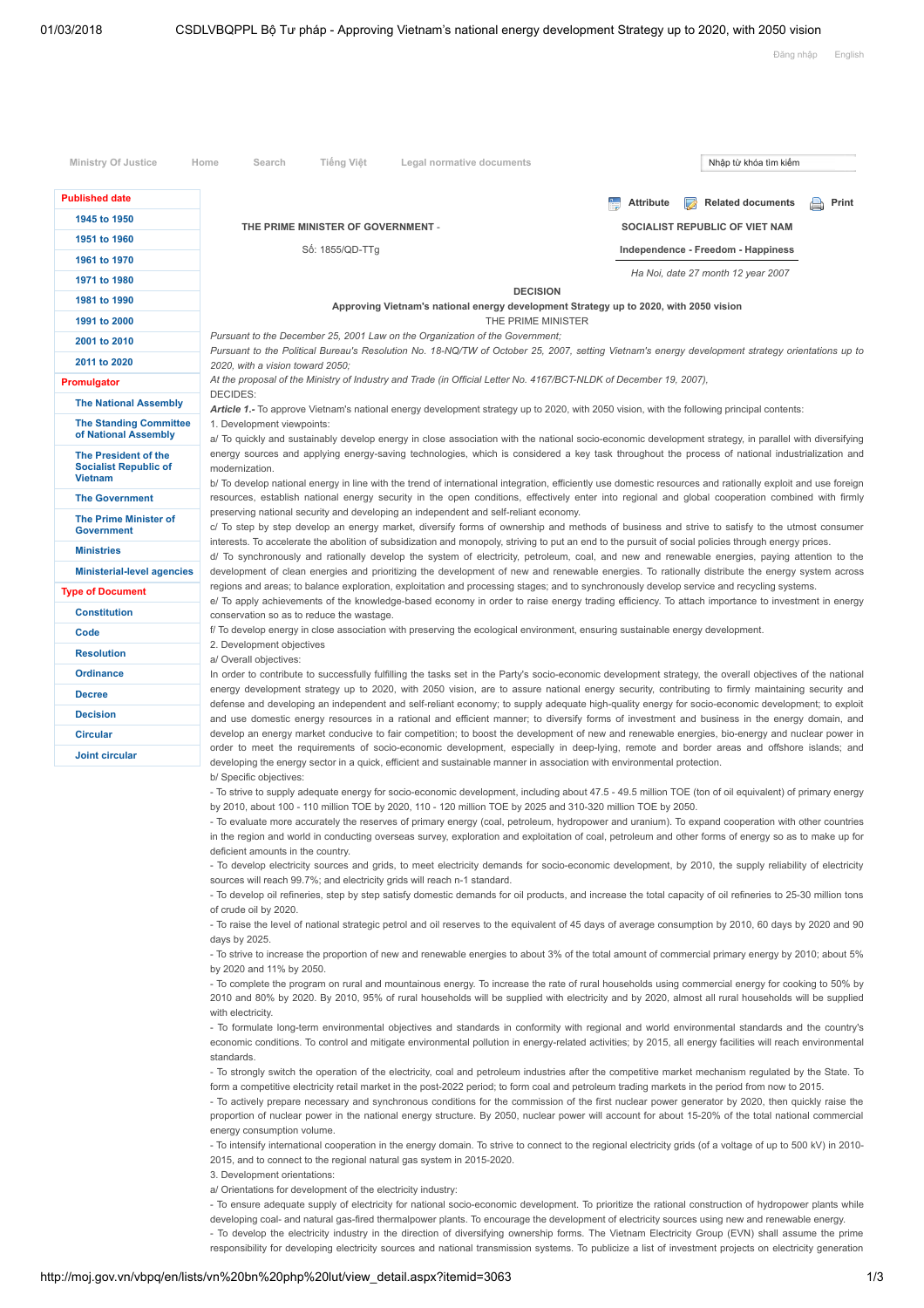## 01/03/2018 CSDLVBQPPL Bộ Tư pháp - Approving Vietnam's national energy development Strategy up to 2020, with 2050 vision

and distribution calling for domestic and foreign economic sectors to invest in.

- To diversify forms of investment in the development of electricity sources and distribution networks.
- To continue applying on a trial basis and expanding the equitization of power plants and distribution units.
- To separate public-utility activities from production and business activities. To subsidize electricity activities in remote and deep-lying areas.
	- To expand international cooperation and integration.
- To step by step form and develop an electricity market in Vietnam.
- To research into the development of nuclear power plants.

- To ensure sustainable development and minimize adverse impacts on the environment.

b/ Orientations on development of coal industry:

- To accelerate the survey and assessment of coal reserves at the depth of 300 meters or more underground and conduct deep surveys at the depth of between 400 and 1,000 meters underground in Quang Ninh coalfields.

- To encourage localities where exist coalfields to make investment in the exploitation and exploitation of coal to meet local demands.

- To mobilize funding sources to survey and evaluate coal reserves in the Red River delta and study the exploitability.

- To develop coal industry in a stable and sustainable manner, meeting coal demands of the national economy; to ensure a stable coal market for domestic consumption and rational volumes for export.

- To develop coal industry in close association with socio-economic development, tourism, defense, security and protection of biological environment.

- To encourage economic sectors to invest in coal exploitation, sorting and distribution. To work out a roadmap for equitization of coal companies, striving to form a coal market.

c/ Orientations for the development of petroleum industry

- To clearly distinguish the state management function from the production and business management function of management and production and business agencies of petroleum industry. To concentrate the state management of petroleum on a single agency.

- To formulate legal grounds for petroleum activities, paying special attention to midstream and downstream activities, including important tasks of economic and technical management in the natural gas sector such as licensing of gas transportation and distribution, approval of gas prices, transport and distribution charges and issuance of technical regulations.

- To encourage and speed up petroleum survey and exploration activities; to build a transparent and effective system for supervising and assigning contracts on exploration lots; to periodically revise financial terms so as to make petroleum exploration and development investment activities in Vietnam competitive with those in other countries.

- To prioritize the development, exploitation and use of natural gas. To encourage and provide incentives for investors who invest in the exploration and exploitation of gas fields, especially those with limited reserves. To diversify the forms of investment and cooperation in the construction of gas-fired power plants for sale of electricity to the national grids.

- To adopt policies to encourage foreign investors to apply high technologies in exploiting oil and gas fields with limited reserves.

- Policies on petroleum processing:

+ To encourage foreign investors to participate in joint ventures contributing capital to building oil refineries and petrochemical plants and allow them to participate in the product distribution market with a certain market share.

+ To attract petroleum product-trading companies to enter into joint ventures developing oil refineries so as to link production with consumption and regulate profits between production and business activities.

- The State encourages and protects overseas petroleum survey, exploration and exploitation activities carried out by Vietnamese enterprises.

d/ Orientations for the development of new and renewable energies:

- Regarding survey and planning: New and renewable energies have not yet been adequately evaluated, therefore, it is necessary to elaborate plans on, and make proper investment in, conducting surveys in order to obtain additional data for planning and zoning areas with these energies and preparing investment and exploitation plans. To establish specialized organizations of various economic sectors to conduct surveys and elaborate plannings and plans. To carry out communication, research, trial production and expansion of new and renewable energies nationwide.

- To carry out communication on the use of new and renewable energy sources in deep-lying, remote and mountainous areas and islands. To formulate a managerial mechanism for maintaining and developing electricity sources in these areas.

- To integrate the use of new and renewable energies into the energy conservation program and other national target programs such as those on rural electrification, aforestation, hunger eradication and poverty alleviation, clean water, integrated fish pond-livestock pen-home garden model, etc.

- To encourage enterprises to build in places where conditions permit appropriate establishments for manufacturing, assembling and repairing equipment and facilities fuelled by new energy such as water boilers, small-sized hydropower equipment, wind-operated engines and biogas digesters. To cooperate with, and purchase technologies from, developed countries in order to assembly hi-tech equipment such as solar cells, wind-operated equipment, etc, then strive to assemble and manufacture these equipment at home.

- To support investment in programs on survey and research into new and renewable energies, trial production of new and renewable energy products and development of models of use of new and renewable energies; to offer tax incentives for the import of equipment and new technologies and the manufacture and distribution of equipment; to protect copyright of authors of valuable inventions and technical renovations.

- To allow domestic and foreign individuals and economic organizations to coordinate with one another in making investment in the exploitation of new and renewable energy sources on the basis of mutual benefits.

4. Policies

a/ Policy on assurance of national energy security:

To prioritize the implementation of the policy on assurance of national energy security towards synchronous development of various energy sources; to exploit and use domestic energy sources in an economical manner; to reduce dependence on imported petroleum products; to export a rational quantity of coal (in the immediate future, to reduce annual coal exports); to connect to the regional energy systems; to expand petrol and oil reserves; and to combine energy security with assurance of defense and national security.

b/ Policy on energy prices

The policy on energy prices is considered a breakthrough policy aiming to quickly abolish monopoly and subsidization in energy production and consumption. Energy prices should be determined under the market mechanism. The State shall regulate energy prices through tax policies and other management tools.

c/ Policy on investment in the development of new and renewable energy sources, bio-energy and nuclear power

To prioritize the development of new energy, renewable energy, bio-energy and nuclear power. To encourage overseas investment to seek for energy sources; to adopt policies to ensure equality among economic sectors participating in energy development.

d/ Policy on economical and efficient use of energy

The policy on encouraging the economical and efficient use of energy must identify specific conservation requirements on sectors which consume a large volume of energy; to encourage the application of energy-saving equipment and technologies.

e/ Policy on environmental protection

The policy on environmental protection aims to ensure the harmony between energy exploitation and use with environmental management; to apply advanced environmental standards in an appropriate manner.

5. Implementation solutions

a/ Solutions on development investment

- To perfect the organization and management of the Vietnam Electricity Group, the Vietnam Coal and Mineral Group and the Vietnam Petroleum Group after the model of industrial-commercial-financial group conducting multiple business lines at home and abroad and plays the key role in energy development investment.

- To consider and expand the exploration and exploitation of primary energy in offshore sea areas and the overlapping areas between Vietnam and some regional countries.